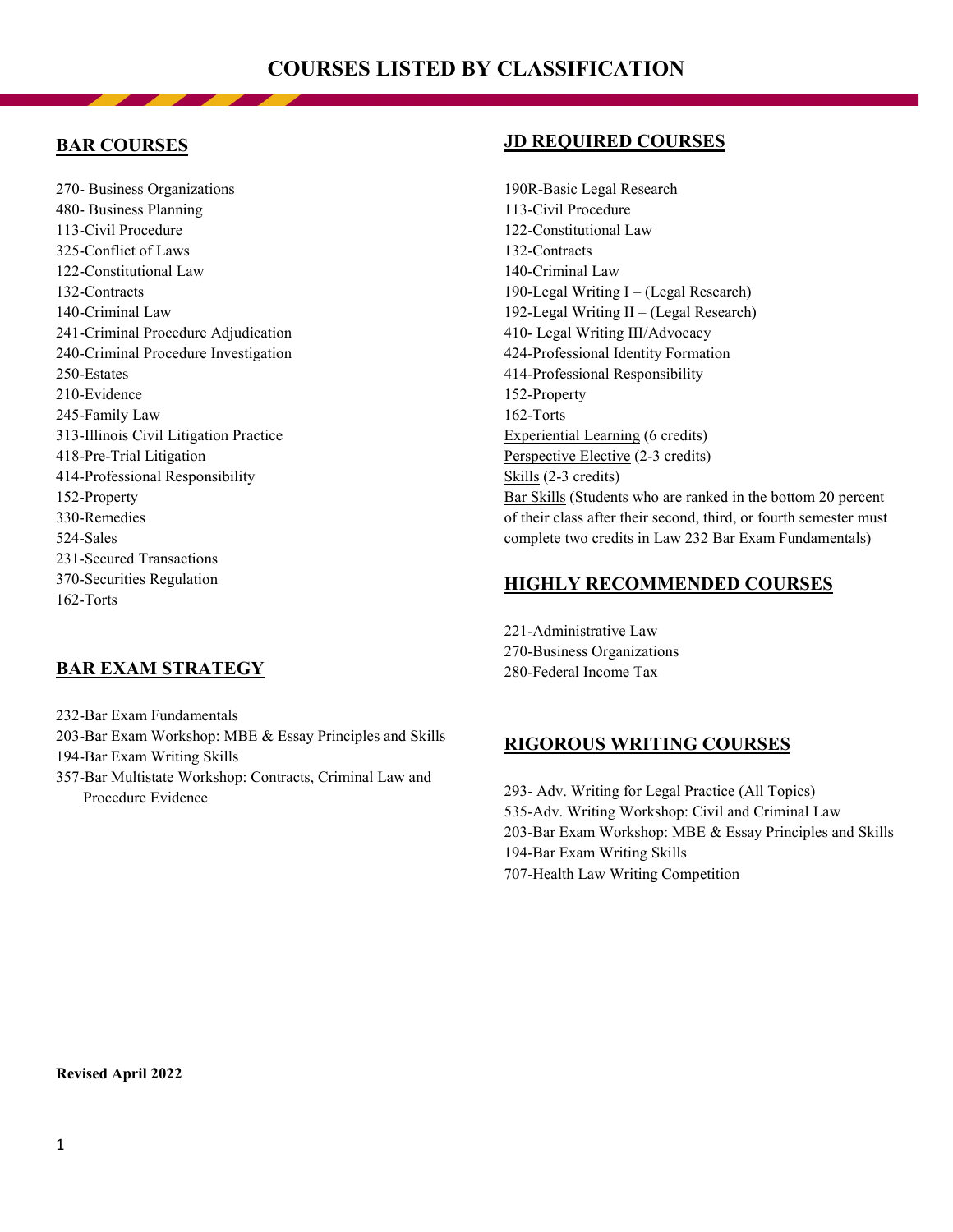## **EXPERIENTIAL LEARNING COURSES**

#### **LIVE CLIENT EXPERIENCE**

745-Access to Health 173-Advanced Education Law Practicum 757-Advanced Health Justice Project 246- Advanced Mediation Advocacy Practicum 825-Business Law Clinic and Seminar I 826-Business Law Clinic and Seminar II 620-Child Law Clinic 595-Community Law Center Clinic I 596-Community Law Center Clinic II 540-Community Law Center Clinic III 586-Community Law Center Clinic Veterans Project 276- Criminal Law Practicum 215-Domestic Violence Practicum 166-Education Law Practicum 599-Externship Intensive Field Placement-(All) 554- Family Law Practicum 483-Federal Tax Clinic I 486-Federal Tax Clinic II 755-Health Justice Project 249-Human Trafficking- Adv Prot for Children Prac 407- Immigration Detection Project 464-Information Technology and Human Rights Practicum 606-Legislation and Policy Clinic

## **PRACTICUM**

329-Access to Justice Practicum (LCE) 624-Advanced Domestic Relations Law Practicum II (LCE)(1-3 hrs) 173- Advanced Education Law Practicum (CS) (LCE) 246-Advanced Mediation Advocacy Practicum (LCE)(1-3hrs) 518-Advanced Mediation Certification & Courthouse Practicum (CS/LCE) (1-3hrs) 482-Advising Not-for-Profit Organizations: Business Practicum (CS) 276- Criminal Law Practicum (CS) (LCE) (1-3 hrs) 215-Domestic Violence Practicum (LCE) (1-3hrs) 166-Education Law Practicum I (LCE) (1-3 hrs) 249-Human Trafficking- Adv Prot for Children Prac (LCE) 470-Immigration Law Practicum (CS) (LCE) 464-Information Technology and Human Rights Practicum (CS) (LCE) 133-Judicial Practicum (LCE) 584-Mediation Certification & Courthouse Practicum (LCE) 617-Policy Practicum: Issues in Child Law (LCE)

#### **COMPREHENSIVE SIMULATION**

417-Advanced Business Transactions & Negotiation 311-Advanced Evidence 844-Advanced Trial Practice 482- Advising Not for Profit Organizations 545-Advising Not-for-Profit Organizations in Real Estate and Business Transactional Settings 556-Alternative Dispute Resolution 546-Anatomy of a Deal 598-Appellate Advocacy Honors Seminar 587-Arbitration Workshop 480-Business Planning 405- Business Practice Transactional Skills 615-Child & Family Law Mediation 602-Child Law Trial Practice 663-Children's Summer Institute 496-Client Counseling and Negotiation 404-Client Counseling Weekend Workshop 501-Collaborative Law Workshop 400-Corboy Fellowship I 401-Corboy Fellowship II 435-Deposition Advocacy Workshop 193-Diversity & Inclusion: A Prof and Social Responsibility 460- Humanitarian Law in Practice 756-Interdisciplinary Health Advocacy 137-International Arbitration Public & Private 842- International Commercial Arbitration 841-International Commercial Arbitration & CISG 608-Juvenile Justice Seminar 297- Legal Technology 406-Mediation Advocacy 456-Mediation Seminar 625-Mediation Workshop 449-Negotiations Seminar 409- Negotiation Weekend Workshop 389-Public Interest Law Seminar 438 -Skills Competition Teams 578-Student Disciplinary Hearing Workshop 376- Student Initiated Capstone Project 312-Street Law 466-Tax Controversy Intensive 411-Trial Practice I 499-Trial Practice I Applied 416-Trial Practice I Intensive 412-Trial Practice II 467- Trial Practice Competitions Supplement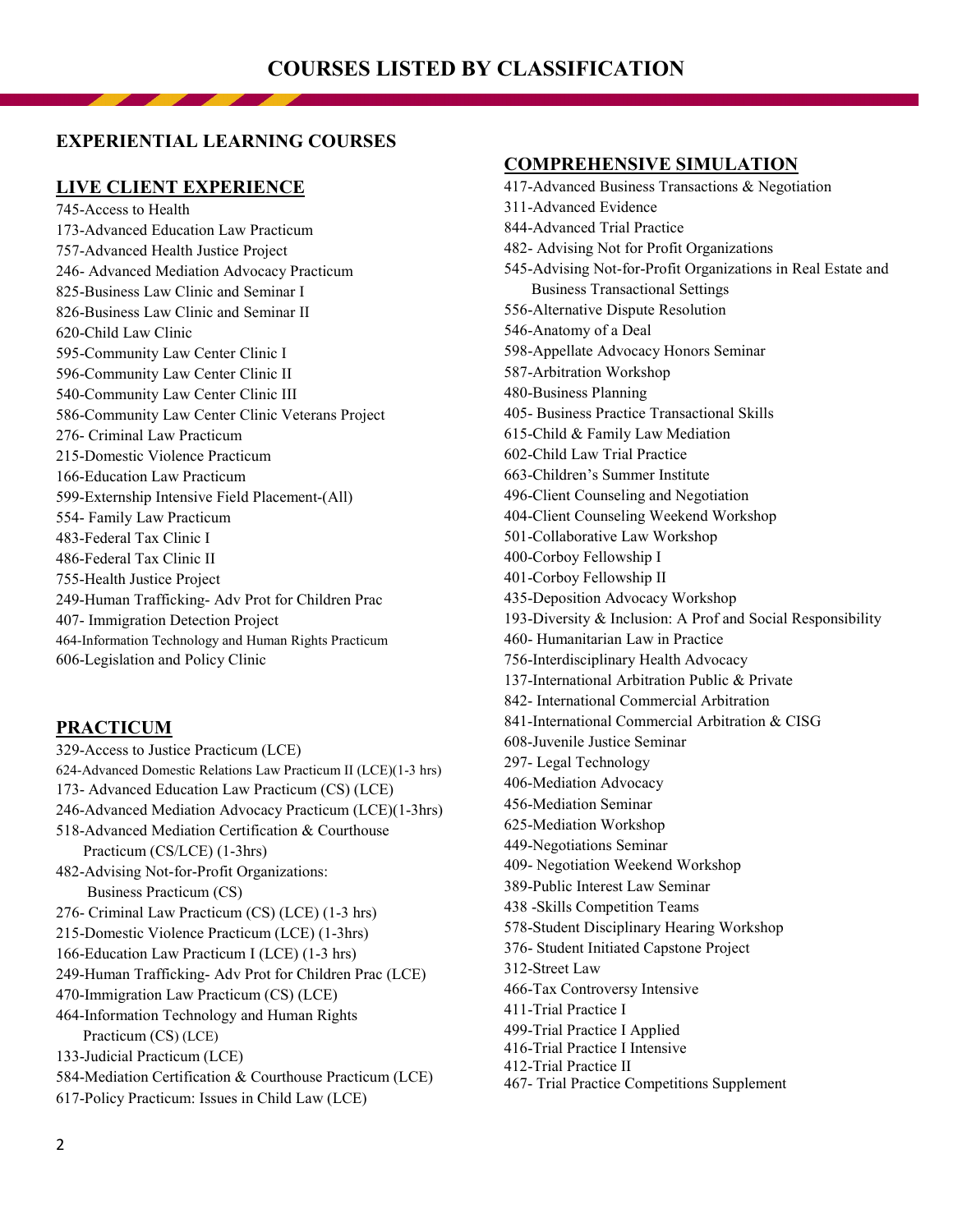# **COURSES LISTED BY CLASSIFICATION**

| <b>NON-GRADED COURSES</b>                                | 313- Illinois Civil Litigation                          |
|----------------------------------------------------------|---------------------------------------------------------|
| 201-Academic Tutor                                       | 592- Independent Research                               |
| 460- Advanced Law War II                                 | 450- Independent Study: Mock Trial Witness              |
| 535-Advanced Writing Workshop: Civil & Criminal Law      | 590- Innocence and the Law                              |
| 546-Anatomy of a Deal                                    | 527- International Arbitration Oral Advocacy            |
| 727-Annals of Health Law Executive Editors               | 381- International Arbitration Workshop                 |
| 734-Annals of Health Law Members                         | 285- International Law Review Associate Editors         |
| 733-Annals of Health Law Senior Editors                  | 266- International Law Review Executive Editors         |
| 587-Arbitration Workshop                                 | 268- International Law Review Members                   |
| 232-Bar Exam Fundamentals                                | 267- International Law Review Senior Editors            |
| 194-Bar Exam Writing Skills                              | 560- International Research                             |
| 203-Bar Exam Workshop: MBE & Essay Principles and Skills | 500- Intro. Case Study Method & Basics of Legal Writing |
| 357-Bar Multistate Workshop: Contr, Crim Law & Proc Evid | 459- Introduction to the English Legal Profession       |
| 190R-Basic Legal Research                                | 342 - IP Bytes                                          |
| 323- Business Skills for New Lawyers                     | 489-Journal of Regulatory Compliance Associate Editors  |
| 641-ChildLaw Directed Study                              | 485-Journal of Regulatory Compliance Executive Editors  |
| 613-ChildLaw Fellows Seminar                             | 488-Journal of Regulatory Compliance Senior Editors     |
| 631-ChildLaw Graduate Externship                         | 133-Judicial Practicum                                  |
| 640-Children's Legal Rights Journal Members              | 494- Law Journal Associate Editors                      |
| 643- Children's Legal Rights Journal Executive Editors   | 490- Law Journal Executive Editors                      |
| 644-Children's Legal Rights Journal Associate Editors    | 487- Law Journal Members                                |
| 645-Children's Legal Rights Journal Senior Editors       | 491- Law Journal Senior Editors                         |
| 404- Client Counseling & Negotiation Weekend Workshop    | 296- Legal Writing Tutors                               |
| 501-Collaborative Law Workshop                           | 453- Legal Writing Tutors- Senior Tutors                |
| 392-Consumer Law Review Associate Editors                | 536- Legislative Drafting                               |
| 395-Consumer Law Review Executive Editors                | 511- London Comp Advocacy Program                       |
| 396-Consumer Law Review Members                          | 625-Mediation Workshop                                  |
| 394-Consumer Law Review Senior Editor                    | 446-Mini MBA for Law Students                           |
| 401-Corboy Fellowship II                                 | 409- Negotiation Weekend Workshop                       |
| 582-Derivatives for Lawyers                              | 617-Policy Practicum: Issues in ChildLaw                |
| 594-Directed Study                                       | 304-Practical Introduction to Daley Center Courtrooms   |
| 474-Diversity in the Law                                 | 111-Practical Skills Boot Camp                          |
| 770-Doctoral Dissertation Supervision/Completion         | 424-Professional Identity Formation                     |
| 772-Doctoral Dissertation Research II                    | 548- Public Interest Boot Camp                          |
| 773-Doctoral Dissertation Supervision                    | 427- Public Interest Law Reporter Executive Editors     |
| 599-Externship Intensive Field Placement-(All)           | 428- Public Interest Law Reporter Associate Editors     |
| 554-Family Law Practicum                                 | 429- Public Interest Law Reporter Members               |
| 399-Financial Wellness for New Lawyers                   | 437- Public Interest Law Reporter Senior Editors        |
| 512-Graduate Fellow Directed Study                       | 408- Restorative Justice Workshop                       |
| 510-Grad Fellowship Independent Research                 | 438- Skills Competition Teams                           |
| 767-Health Care Industry Seminar                         | 275- Spanish for Lawyers                                |
| 713-Health Law Directed Study                            | 572- Special Education Dispute Resolution               |
| 714-Health Law Graduate Externship                       | 356 -Storytelling and Presentation Skills for Lawyers   |
| 707-Health Law Writing Competition                       | 578- Student Disciplinary Hearing Workshop              |
| 202-Human Trafficking Seminar                            | 471- Teaching Assistants                                |
|                                                          | 467- Trial Practice Competition Supplement              |

590- Wrongful Conviction Seminar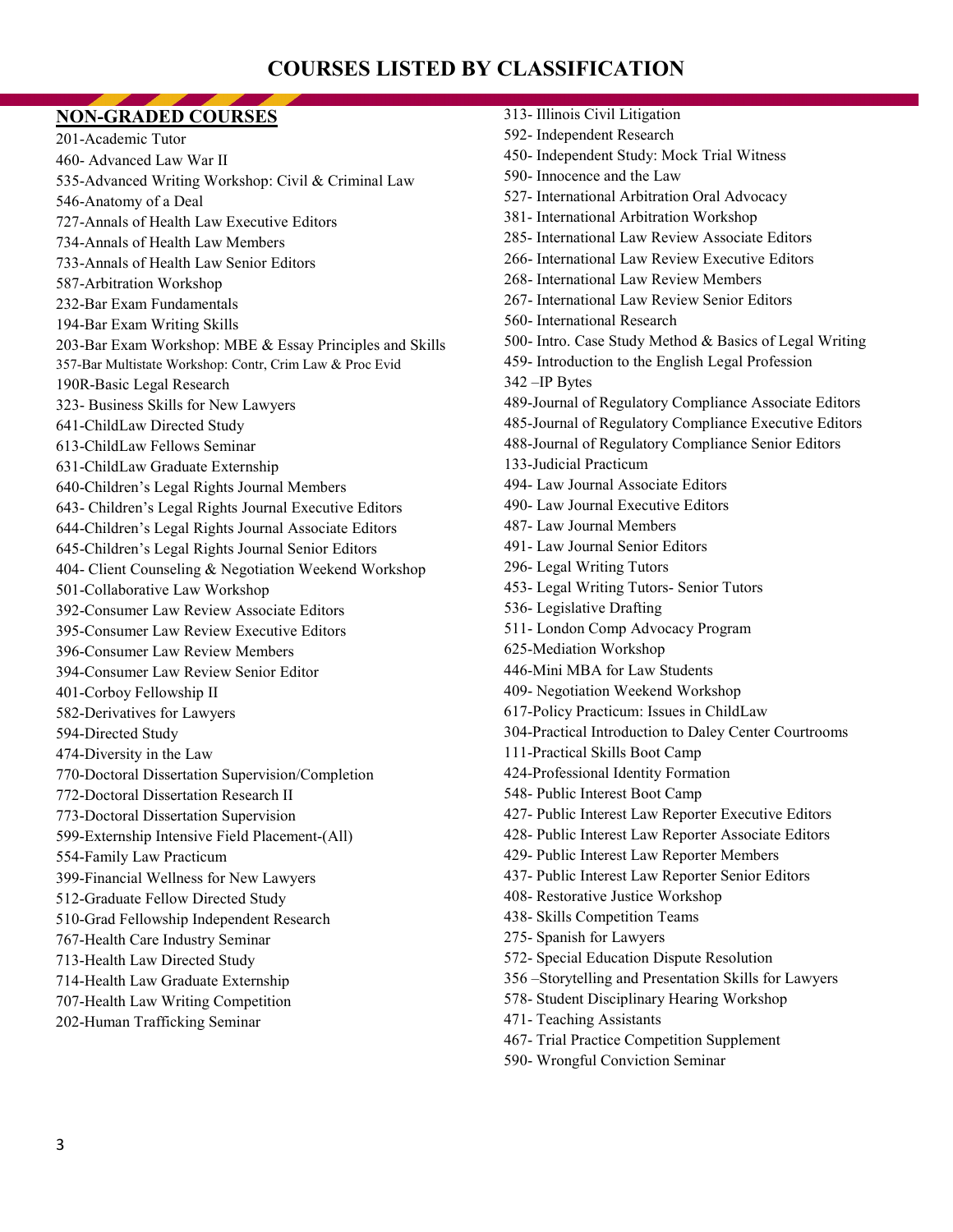# **PERSPECTIVE ELECTIVE COURSES**

745-Access to Health 208-Advanced Criminal Law 469-Advanced Torts: Perspectives on Tort Law 354- American Legal History 178- Antiracism Under Law 715-Bioethics Law and Policy 265-Black Traditions in International Law 185-Business and the Law 601-Child, Family, and the State 663-Children's Summer Institute 223-Climate Change Law and Policy 322-Comparative Bioethics Law 618-Comparative Child Law 260-Comparative Civil and Criminal Procedure 436- Comparative Constitutional Law 180-Comparative Consumer Law 142-Comparative Criminal Procedure 234-Comparative Domestic Violence 561-Comparative Education Law and Policy 558-Comparative Freedom of Speech 752-Comparative Health Law 256-Comparative Issues in Law and Religion 172-Comparative Law 165-Comparative Products Liability 461-Education Law and Policy 522- Election Law 200-Emerging Issues in Public International Law 262- Genetics Law and Policy 388-Global Access to Medicine: A Patent Perspective 754-Health Justice Lab

603-Interdisciplinary Seminar on Domestic Violence 118-International Art Law 371-International Business Transactions 217-International Climate Change Policy 274-International Commercial Arbitration 841- International Commercial Arbitration and the CISG 288- International and Comparative Employment Law 237- International and Comparative Law: Exploring Family Law across the Globe 242-International Criminal Law 387-International Environmental Law 294-International Human Rights (2 hr. only) 248-International Human Rights Adjud. in Intl.Tribunals 372-International Law and Practice 479-International Litigation 521-International Sales Law 458- Introduction to Canon Law 177-Introduction to Chinese Law 309- Introduction to Comparative Law: The Civil Tradition 459-Introduction to the English Legal Profession 319-Jurisprudence I 320-Jurisprudence II 608-Juvenile Justice Seminar 136-Law and Catholic Social Thought 348-Law and Poverty 127- Law and Psychology 776- Law and the Life Science 112- Operationalizing Treaties 489-Perspectives on the Law and Justice 360-Products Liability Seminar 273-Refugee Law and Policy 597-The Use of Force in International Domestic Law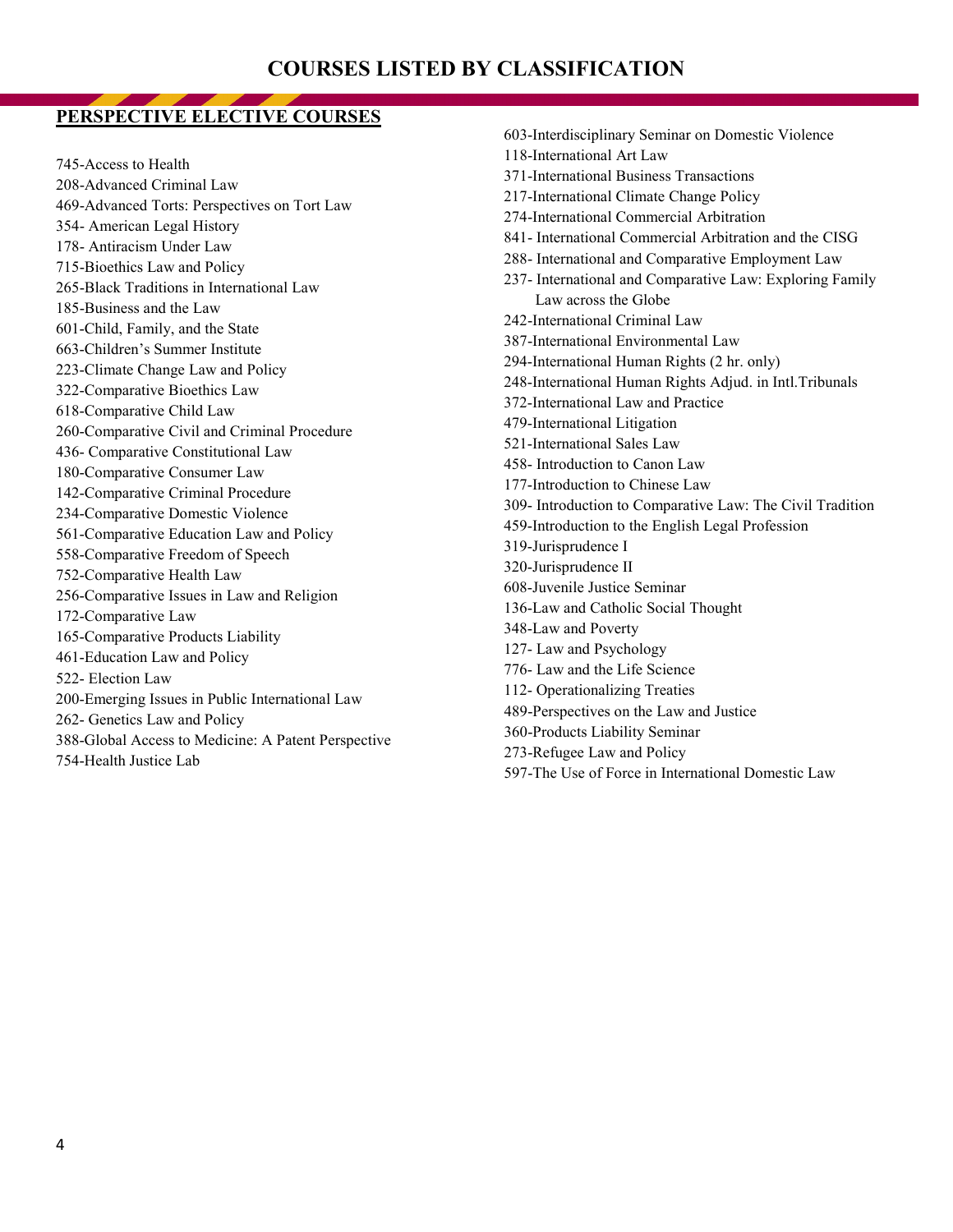# **COURSES LISTED BY CLASSIFICATION**

## **SKILLS COURSES**

745-Access to Health 329-Access to Justice Practicum 204-Adoption Law Seminar 856-Advanced Alternative Dispute Resolution 417-Advanced Business Transactions and Negotiation 310-Advanced Civil Procedure 351-Advanced Copyright Law 386-Advanced Corporate Tax 623-Advanced Domestic Relations Law Practicum (1 credit hour) 624-Advanced Domestic Relation Law Practicum II 173-Advanced Education Law Practicum 311- Advanced Evidence 103-Advanced Family Law Seminar 766-Advanced Health Justice Policy 757-Advanced Health Justice Project 186-Advanced Issues in Family Law 445- Advanced Law War I 290-Advanced Legal Research 289-Advanced Legal Research Special Topics 184-Advanced Litigation Skills 246-Advanced Mediation Advocacy Practicum 518-Adv. Mediation Certification and Courthouse Practicum 123-Advanced Partnership Tax 293-Advanced Writing for Legal Practice (All Topics) 535-Adv. Writing Workshop: Civil and Criminal Law 482- Advising Not for Profit Organizations 545-Advising Not-for-Profit Organizations: Business Prac 556-Alternative Dispute Resolution 196-Alternative Dispute Resolution Workshop 546-Anatomy of a Deal 598-Appellate Advocacy Honors Seminar 587- Arbitration Workshop 476-Art Law 139-Art of In-House Legal Counseling 507-The Art of the Presentation 353- Bankruptcy Litigation Skills Seminar 232- Bar Exam Fundamentals 357- Bar Multistate Workshop: Contracts, Criminal Law and Procedure Evidence 194- Bar Exam Writing Skills 825-Business Law Center Clinic and Seminar I 826-Business Law Center Clinic and Seminar II 480-Business Planning 405-Business Practice Transactional Skills 323- Business Skills for New Lawyers 419- Business Skills in Sports & Entertainment Law 615-Child and Family Law Mediation 620-ChildLaw Clinic

613-ChildLaw Fellows Seminar 602-ChildLaw Trial Practice Intensive 663-Children's Summer Institute 473-Class Actions 496-Client Counseling and Negotiation 404-Client Counseling Weekend Workshop 501-Collaborative Law Workshop 595-Community Law Center Clinic I 596-Community Law Center Clinic II 540-Community Law Center Clinic III 586-Community Law Center Clinic Veterans Project 544-Community Lawyering and Civic Rights Practicum 234-Comparative Domestic Violence 561-Comparative Ed. Law & Policy: Early Childhood Ed. 238-Comparative Law Seminar 528-Contract Drafting 264-Contract Negotiation and Drafting 119-Contracts for International Sale of Goods 400-Corboy Fellowship I 401-Corboy Fellowship II 281- Corporate and Partnership Tax 126-Corporate Compliance Programs 780-Corporate Health Care Litigation 440-Criminal Appellate Practicum 276- Criminal Law Practicum 244- Cyber Law 594-Deposition Advocacy Workshop 193-Diversity & Inclusion: A Prof and Social Responsibility 431-Documenting and Negotiating Finance Transactions 215-Domestic Violence Practicum 461-Education Law and Policy 166-Education Law Practicum I 326-Education Law Practicum II 559-Education Litigation: Impact of Civ. Rts. Eq. Cases K-12 522-Election Law 160- Education Policy & Practice: Counseling the School Dist. 551-Electronic Discovery Law and Problem Solving 526-Employment Discrimination Litigation 451-Estate Planning 599-Externship-Intensive Field Placement (All) 554-Family Law Practicum 447-Federal Criminal Practice 864-Federal Criminal Trial Advocacy 280- Federal Income Tax 422-Federal Litigation Practice